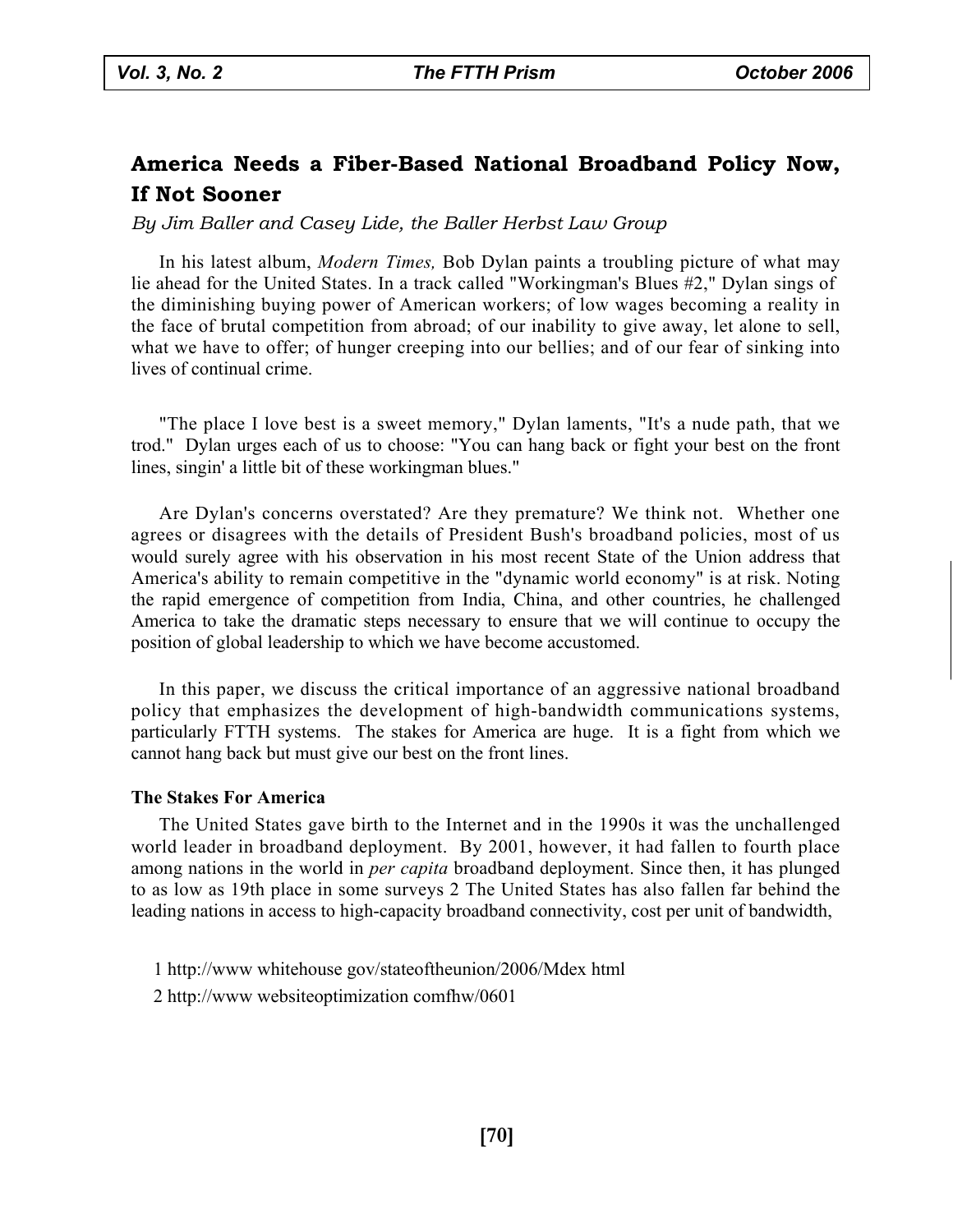# *Vol. 3, No. 2 The FTTH Prism October 2006*

and growth of broadband subscribers.<sup>3</sup> For example, in Japan, ordinary households can now obtain 100 Mbps of connectivity for less than \$40 a month.<sup>4</sup> That level of bandwidth is unavailable at any price to the vast majority of residents and small-to-medium-sized businesses in the United States. While the United States is still first in absolute number of broadband lines, its lead will soon be overtaken by China.<sup>5</sup>

Furthermore, if the 25 nations in the European Union are viewed in the aggregate—as many analysts suggest<sup>6</sup>—the "EU25" already have more broadband lines than the United States today, and they will have a huge lead by 2010.<sup>7</sup> By one recent estimate, the EU has almost 53 million broadband users, with an increase of almost 20 million during 2005.8 In comparison, U.S. residential broadband uptake has largely "stalled." 9

How important is this? It is immeasurably important because broadband will increasingly provide the platform for virtually everything that we do at work, at home, and at play. As a result, in the emerging global economy, the countries that have the most robust, ubiquitous, and affordable broadband infrastructure will be the ones that are most successful, and those that fall behind may not recover for years, if ever. The Brookings Institution estimated that America's broadband decline could lead to a potential loss of \$1 trillion in economic productivity over the next decade, as well as more than 1.2 million jobs that could be created by better broadband.10

Comparing the United States and Japan, Thomas Bleha expressed these concerns forcefully in his trenchant article, "Down to the Wire," published in *Foreign Affairs*: 11

*It is now clear that Japan and its neighbors will lead the charge in high-speed broadband over the next several years. South Korea already has the world's greatest percentage of broadband users, and last year the absolute number of broadband users in urban China surpassed that in the United States. These countries' progress will have serious economic implications. By dislodging the United States from the lead it commanded not so long ago, Japan and its neighbors have positioned themselves to be the first states to reap the benefits of the broadband era: economic growth, increased productivity, technological innovation, and an improved quality of life.* 

<sup>3</sup> [Free Press, Consumers Union and Consumers Federation of America,](http://www.freepress.net/docs/bbrc2-final.pdf) *Broadband Reality Check II* (October 2006), http://www.freepress.net/docs/bbrc2-final.pdf.

<sup>4</sup> [http://www.broadbandreports.com/shownews/7719](http://www.broadbandreports.com/shownews/77192)2.

<sup>5</sup> [http://www.redherring.com/Article.aspx?a=18334&hed=China+Broadband+to+Surpass+U](http://www.redherring.com/Article.aspx?a=18334&hed=China+Broadband+to+Surpass+US)S.

<sup>6</sup> See, e.g., T.R. Reid, *The United States of Europe* (2005).

<sup>7</sup> [http://www.internetworldstats.com/europa4.ht](http://www.internetworldstats.com/europa4.htm)m; [http://www.ispreview.co.uk/cgi-in/news/viewnews.cgi?id=E](http://www.ispreview.co.uk/cgi-in/news/viewnews.cgi?id=E EpykEuVyEhvVssPqv) EpykEuVyEhvVssPqv.

<sup>8</sup> *Telecom Paper*, Feb. 20, 2006, citing report by European Commission, http://www.telecom.paper.nl/news/ article.aspx?id=118059. The report also found that the production and use of information and communication [technology accounts for around 40 percent of productivity growth and one quarter of overall growth in](http://www.telecom.paper.nl/news/ article.aspx?id=118059)  Europe.

Daniel Terdiman, "Study: Americans' Home Net Adoption Slowing,"*CNET News.com*, Feb. 23, 2006, http:// [news.com.com/Study+Americans+home+Net+adoption+slowing/2100-1034\\_3-042670.html?tag=nefd.to](http:// news.com.com/Study+Americans+home+Net+adoption+slowing/2100-1034_3-042670.html?tag=nefd.top)p.

[<sup>10</sup> John Reinan, "Broadband Gap Looms as Net Loss for U.S.,"](http:// www.startribune.com/535/v-rint/story/257956.html) *Minneapolis Star Tribune,* Feb. 22, 2006, http:// www.startribune.com/535/v-rint/story/257956.html.

<sup>11</sup> [http://www.foreignaffairs.org/20050501faessay84311/thomas-bleha/down-to-the-wire.html?mode=prin](http://www.foreignaffairs.org/20050501faessay84311/thomas-bleha/down-to-the-wire.html?mode=print)t.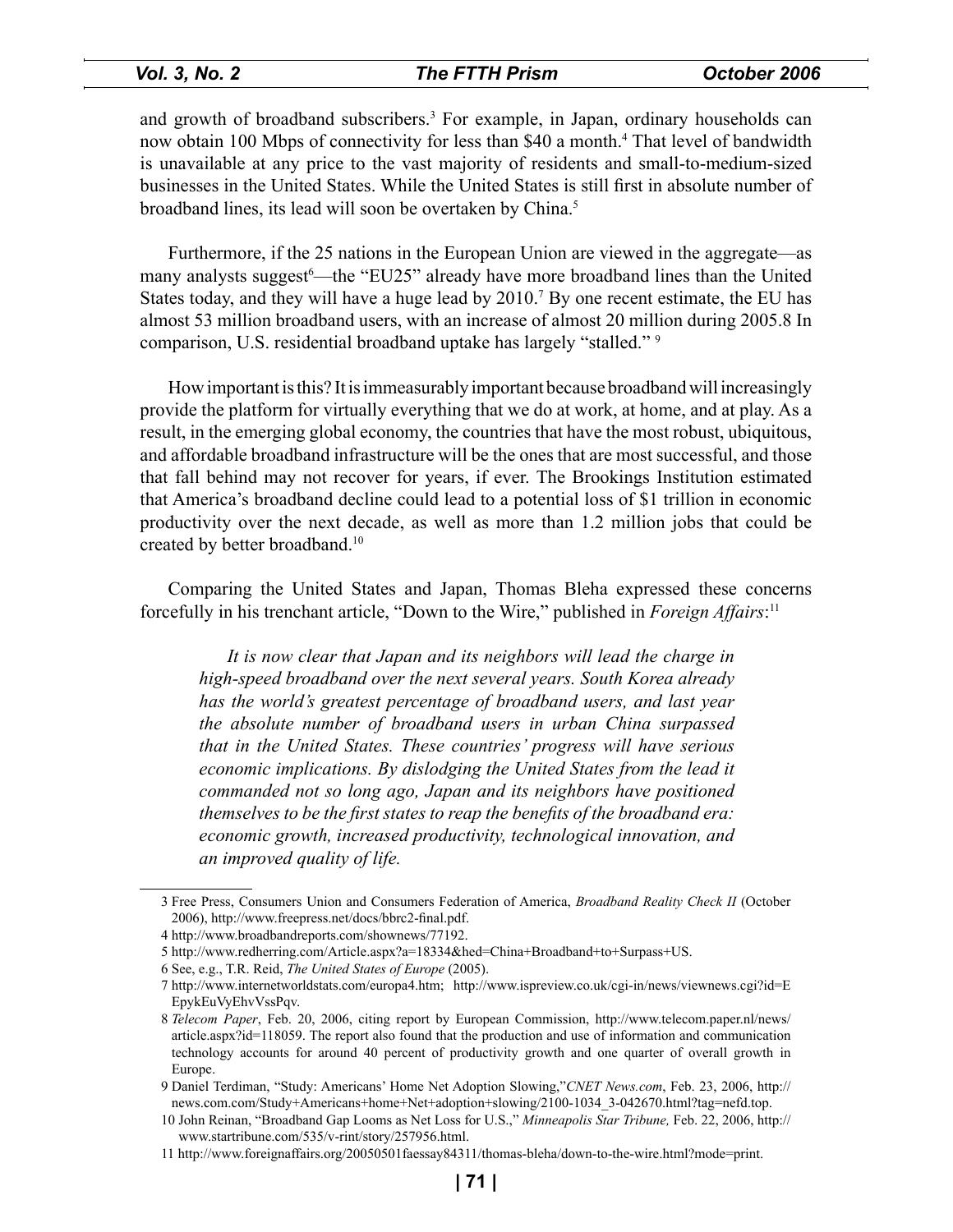Similarly, in his book **The World is Flat**, 12 which emphasized developments in India, Thomas Friedman shed further light on the world that is emerging and America's role in it.

*The dynamic force in [the current stage of globalization]—the thing that gives it its unique character—is the newfound power for individuals to collaborate and compete globally. And the lever that is enabling individuals and groups to go global so easily and so seamlessly is not horsepower, and not hardware, but software—and all sorts of new applications—in conjunction with the creation of a global fiber optic network that has made us all next-door neighbors. Individuals must, and can now ask, "Where do I fit into the global competition and opportunities of the day, and how can I, on my own, collaborate with others globally." ……*

 *[W]e are entering into a phase where we are going to see the digitization, virtualization, and automation of almost everything. The gains in productivity will be staggering for those countries, companies, and individuals who can absorb the new technological tools. And we are entering a phase where more people than ever before in the history of the world are going to have access to these tools—as innovators, as collaborators, and, alas, even as terrorists. You say you want a revolution? Well, the real information revolution is about to begin. …* 

Friedman also explored at length the trend of companies worldwide to break down manufacturing, production, service, and other processes and to farm out pieces to the places in the world in which they can be done the most cost-effectively. For example, many American firms—from computer companies to accounting firms—have begun to "outsource" tasks to English-speaking India, the Philippines, and other countries in which bright, well-educated, and highly motivated young people will gladly perform these tasks for a small fraction of what it would cost the firms to have the work done in the United States.

China's surging economy is particularly threatening to America's traditional way of life. In his book **China, Inc.: How the Rise of the Next Superpower Challenges America and the World**, 13 Ted Fishman noted that China expects some three hundred million people to move from the countryside to major cities over the next 15 years. To accommodate this massive population shift, China will have to build the equivalent of Houston, Texas, *every month*, and its government will have to expand and accelerate its aggressive twenty-yearold program of encouraging importation of as many businesses and jobs from around the world as possible. The following passage from *China, Inc*. captures well the high stakes involved for the United States and the rest of the world:

*The most daunting thing about China is not that it is doing so well at the low-end manufacturing industries. Americans will be okay losing the furniture business to China. In the grand scheme of things, tables and chairs are small potatoes in the U.S. economy. The Japanese, for their part, have lost the television business. The Italians are losing the fine-silk* 

<sup>12</sup> T. Friedman, *The World is Flat: A Brief History of the Twenty-first Century* at 10-11, 45-46 (Farrer, Strauss and Giroux—New York—2005).

**<sup>| 72 |</sup>** 13 T. Fishman, *China, Inc.: How the Rise of the Next Superpower Challenges America and the World* at 14-15 (Scribner—New York, *et al*.—2005).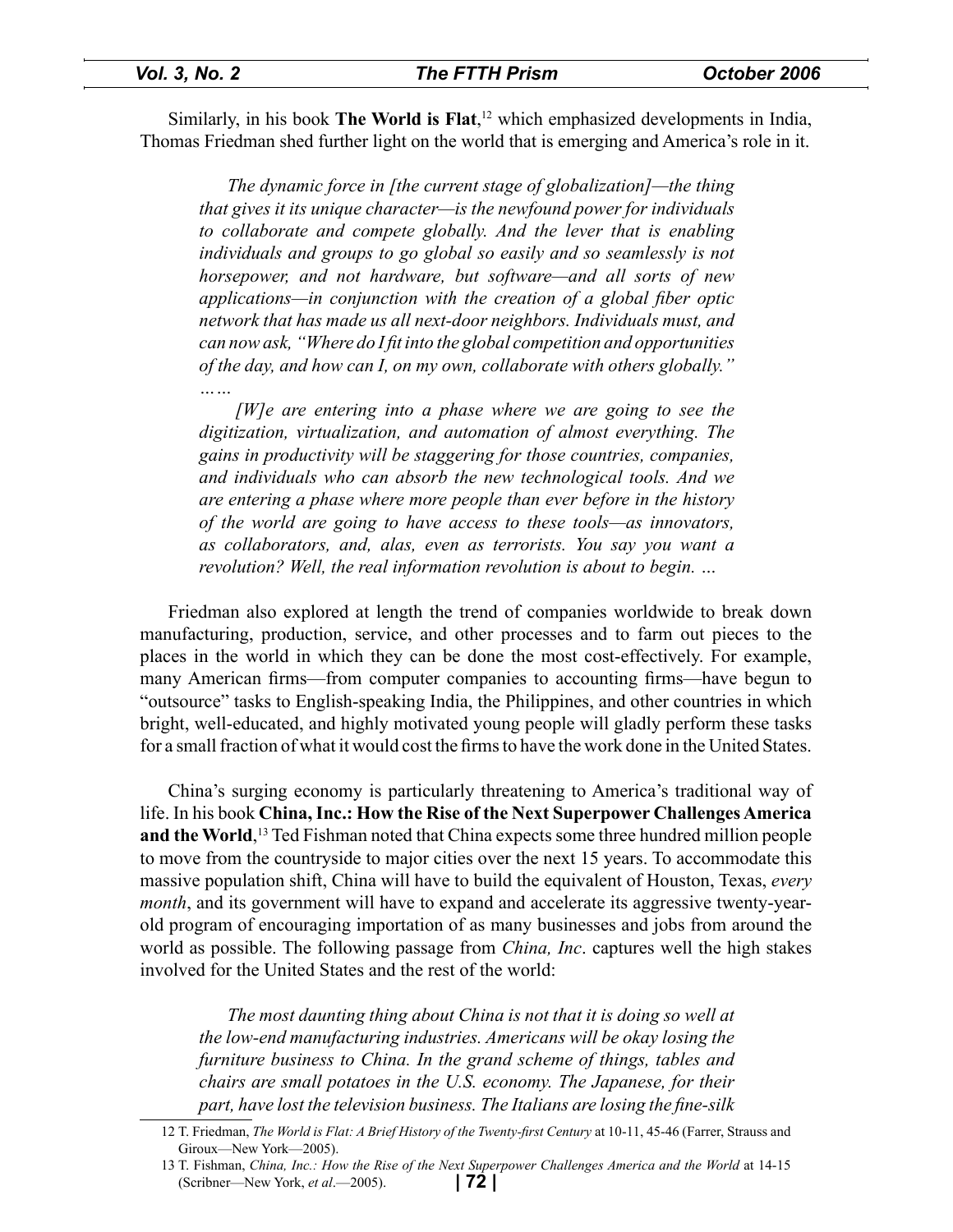*…* 

*…*

*business. Germans cannot compete in Christmas ornaments. Everyone but the Chinese will lose their textile and clothing factories. More worrisome for America and other countries is the contour of the future, where manufacturing shifts overwhelmingly to China from all directions, including the United States. Consumer goods trade on the surface of the world's economy and their movement is easy for consumers to see. The far bigger shift, just now picking up steam, is occurring among the products that manufacturers and marketers trade with each other: the infinite number and variety of components that make up everything else that is made, whether it is the hundreds of parts in a washing machine or computer or the hundreds of thousands of parts in an airplane. And then there are the big products themselves: cars, trucks, planes, ships, switching networks for national phone systems, factories, submarines, satellites, and rockets. China is taking on those industries too.* 

Similarly, the Institute of Electronic and Electrical Engineers (IEEE), a highly respected impartial professional organization, has observed:<sup>14</sup>

*A new generation of broadband, or "gigabit networks," can mean significant benefits to the United States, but our nation must act promptly to ensure that such an infrastructure is ubiquitous and available to all. If we do not act, the consequence will be to relegate the U.S. telecommunications infrastructure to an inferior competitive position, thus undermining the future of our country's economy. This issue demands the attention of policymakers as well as the public at large*

*The U.S. economy is based on knowledge — its creation, dissemination and application. A knowledge economy uniquely creates new wealth through invention and innovation. Development depends on research that depends on access to the entire body of existing knowledge and the rapid exchange of new knowledge throughout the economy and the society. Modern research typically retrieves, creates and exchanges massive information files at gigabit rates. After the research, many follow-on functions will benefit from gigabit networks, including computer-aided design; integration of design, manufacturing, sales, and distribution; and collaboration among all through high quality video conferencing.* 

U.S. broadband networks badly lag behind those of many other *countries. By one measure, 19 countries have broadband service superior to that of the United States. U.S. maximum public broadband capabilities by DSL and cable modem are in the range of 1 to 5 Mb/ s downstream to the user, but generally 500 kb/s or less upstream. By contrast, most South Korean residents have access to 50 to 100 Mb/s, which in many cases is symmetric. South Korea achieved this infrastructure through a government policy supporting deregulation, competition and investment.* 

<sup>14</sup> IEEE-USA, *[Providing Ubiquitous Gigabit Networks in the United States](http://www.ieeeusa.org/volunteers/ committees/ccip/docs/Gigabit-WP.pdf)*, http://www.ieeeusa.org/volunteers/ committees/ccip/docs/Gigabit-WP.pdf.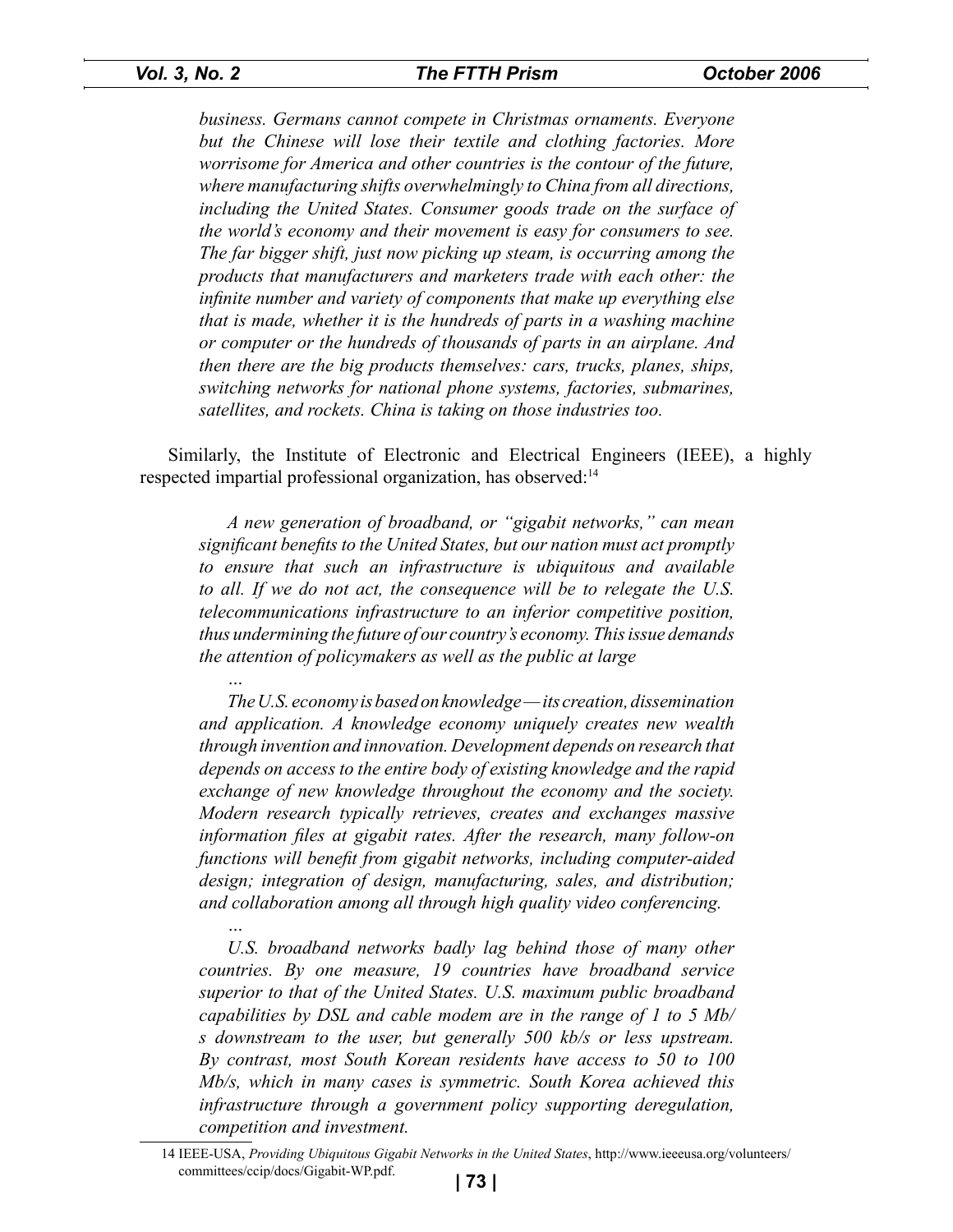# *Vol. 3, No. 2 The FTTH Prism October 2006*

Among IEEE-USA's specific suggestions of ways for America to stay abreast of the other leading nations are eliminating the incumbents' ability to use anticompetitive legal and regulatory challenges to the deployment of end-user-owned networks and giving municipalities that deploy gigabit networks broader access to such programs as the Rural Utility Service and the Universal Service Fund.

# **Is Big Broadband Really Necessary?**

Not so long ago, when virtually all Internet users were restricted to dial-up connections of 14.4 kbps, 28 kbps, or 56 kbps, the notion of a "broadband" service enabling an alwayson Internet connection of 1 Mbps, 3 Mbps, or even 5 Mbps was viewed as revolutionary. The reality, unfortunately, is that those broadband speeds, while certainly providing a more pleasant and efficient Internet browsing experience, have not fundamentally changed what most people do on the Internet.

While it is true that users may now download short video clips and music, the Internet's true potential is hamstrung by such a limited capacity. The Internet provides the means to instantaneously deliver *and transmit*<sup>15</sup> all manner of communications to and from anywhere in the world. High-definition and on-demand video, real-time multiplayer gaming, the transmission of enormous data files among businesses, and the deployment of innovative applications which do not yet exist, will *not* exist for consumers and businesses whose choice (if they are fortunate enough to have a choice) is limited to a service offering only a few megabits of capacity.16

In fact, to rely on a future involving anything less than a 100 Mbps broadband capacity is to be truly shortsighted.<sup>17</sup> The math is simple:

<sup>15 [</sup>I]it takes only one session with *iMovie* or Windows Movie Maker and a DV camcorder to realize that sharing [large image-sized video with family members around the country is still not an application that's truly supported](http://www.networkworld.com/edge/columnists/2005/0620bleed.html)  by any domestic broadband services. Uploading such a file is bad enough. Don't even try to stream video from your own PC in real time with today's networks—it's just not possible. Whether 256K bit/sec, 384K bit/sec, even 512K bit/sec or a 1M bit/sec upstream—none of these will really cut it for many bandwidth-needy users these days. Daniel Briere and Patrick Hurley, *ADSL, VDSL, Plus, 2: What Do Consumers Really Need?* NETWORKWORLD. com, June 21, 2005, http://www.networkworld.com/edge/columnists/2005/0620bleed.html.

[<sup>16</sup> In August of 2001, USA Today Science Correspondent April Holladay wrote an article about the differences in](http://www. iprovo.net/modules/xoopsfaq/index.php?cat_id=1)  capacity for dial-up, wireless and fiber optics cable: "Think of the speed. Suppose you were to download the entire Library of Congress onto your PC using a dial-up modem transferring data at a rate of 56 thousand bps. It would take about 82 years. A wireless connection going at 2 Mbps would move the library in a little over two years. How long would a 3-trillion-bps fiber-optics connection take? 48 seconds." Quoted at http://www. iprovo.net/modules/xoopsfaq/index.php?cat\_id=1.

<sup>17</sup> *See* T. Mastrangelo, *How Much Bandwidth is Enough?,* Converge Network Digest, Oct. 14, 2005, http:// [www.convergedigest.com/bp-ttp/bp1.asp?ID=263&ctgy=Marke](http:// www.convergedigest.com/bp-ttp/bp1.asp?ID=263&ctgy=Market)t.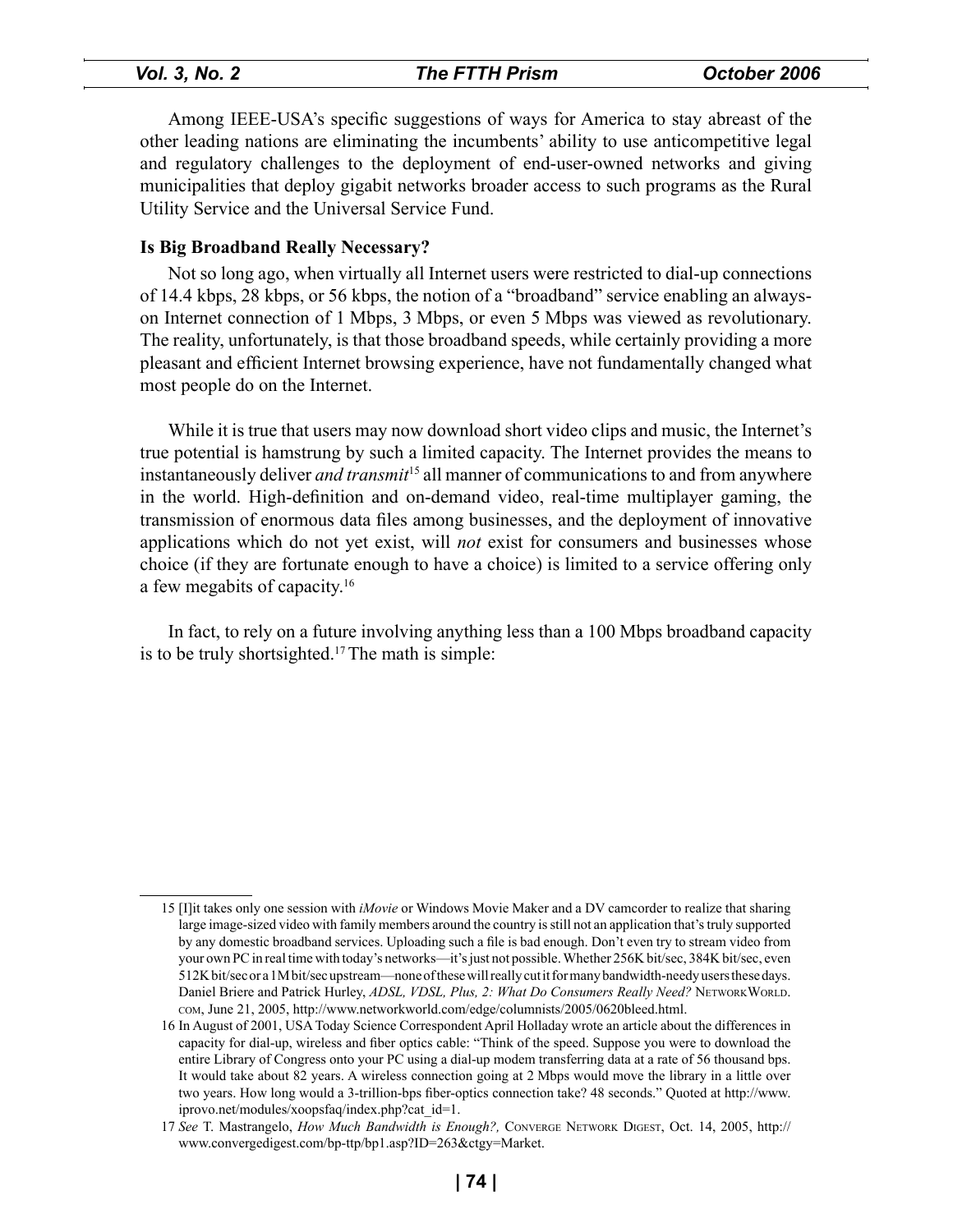| <b>Bandwidth Requirements for IP-Based Services</b> |                               |
|-----------------------------------------------------|-------------------------------|
| <b>Service</b>                                      | <b>Bandwidth (downstream)</b> |
| Broadcast TV, per channel (MPEG-2)                  | 2 to 6 Mbps                   |
| HDTV, per channel (MPEG-4)                          | 8 to 12 Mbps,                 |
| Picture in Picture (MPEG-2)                         | Up to 12 Mbps                 |
| Personal Video Recorder                             | 2 to 6 Mbps                   |
| Interactive TV                                      | Up to 3 Mbps                  |
| High-speed Internet                                 | $20 - 50$ Mbps                |
| Video conferencing                                  | 300 to 750 Kbps               |
| Voice/video telephony                               | 64 to 750 Kbps                |

Assuming two set-top boxes per home and simultaneous recording or picture-in-picture capabilities, four HDTV channels compressed via MPEG-4 are likely to require a total of at least 50 Mbps capacity. If the provider allocates an additional 20 Mbps for data and Voice over IP (VoIP), then the total bandwidth requirement becomes at least 70 Mbps.<sup>18</sup>

A study by Jupiter Research in 2005 concluded that, by 2009, average households will need 57-72 Mbps of bandwidth and that "tech savvy" households will consume nearly 100 Mbps.19 A significant amount of this bandwidth will support in-home wireless applications, as well as high definition television and other bandwidth-rich applications. According to a leading industry journal, Jupiter's research "provides justification for such technologies as FTTx, which can deliver that bandwidth to the home...."<sup>20</sup>

A study in 2005 by Technology Futures is of particular interest because it was funded and supported by the Bells. The study concluded that "[i]n the 2006 time frame, a shift to much higher data rates in the range of 24 Mbps to 100 Mbps is likely to begin. So far, only a few places have access at these rates, notably Japan."21

That amount of bandwidth is clearly beyond the capability of current copper networks. Even the most advanced versions of DSL (ADSL2+, VDSL) require ideal copper conditioning, with the signal—and capacity—heavily degraded the further the end user is from the fiber node. Telcos such as AT&T that are relying on "fiber-to-the-node" and existing copper facilities for the last mile, rather than fiber to the user, are meeting skepticism from Wall Street analysts because of the inherent technological limitations of their strategy.<sup>22</sup>

<sup>18</sup> Tim Doiron, *[Got Provisions for Triple Play Provisioning?](http://www.ospmag. com/issues/article/?articleid=00000397)* OSP Magazine, March 2006, http://www.ospmag. com/issues/article/?articleid=00000397.

<sup>19</sup> Jupiter Research, *[Jupiter Research Predicts that Wireless Home Bandwidth Requirements Could Top 57 Mbps](http://www.jupitermedia.com/corporate/releases/04.11.04-newjupresearch.html)  by 2009*, http://www.jupitermedia.com/corporate/releases/04.11.04-newjupresearch.html.

<sup>20</sup> L. Vanston, R. Hodges, J. Savage, *[Forecasts for Higher Broadband Bandwidth Needs](http://www.tfi.com/ pubs/r/r02004_broadband.html)*, http://www.tfi.com/ pubs/r/r02004\_broadband.html.

<sup>21</sup> L. Vanston, R. Hodges, J. Savage, *[Forecasts for Higher Broadband Bandwidth Needs](http://www.tfi.com/ pubs/r/r02004_broadband.html)*, http://www.tfi.com/ pubs/r/r02004\_broadband.html.

<sup>22</sup> Ed Gubbins, *How Much Bandwidth is Enough?,* Telephony Online, June 5, 2006, http://telephonyonline. [com/mag/telecom\\_bandwidth\\_enough/.](http://telephonyonline. com/mag/telecom_bandwidth_enough/)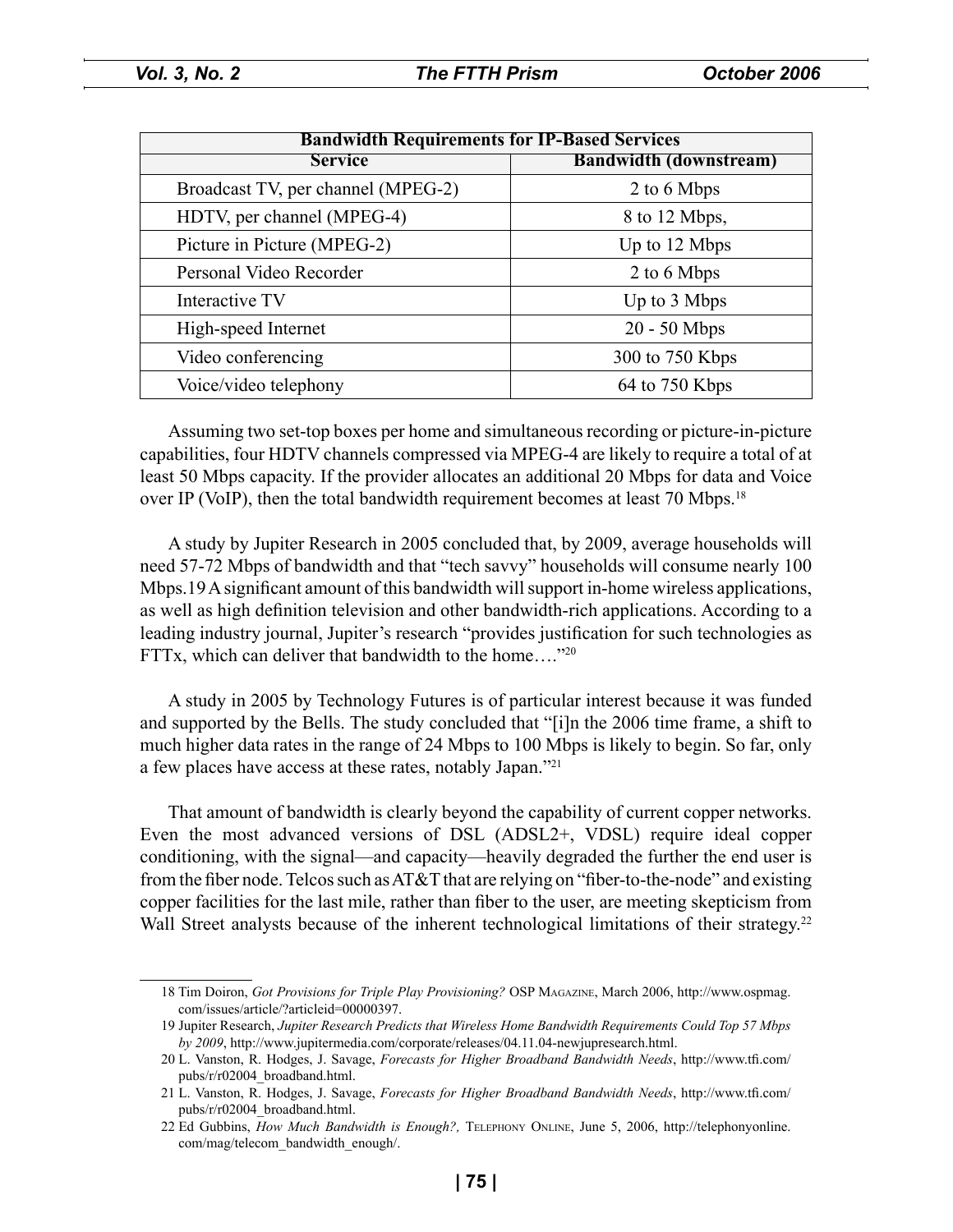# *Vol. 3, No. 2 The FTTH Prism October 2006*

So, even limited to only the applications we know and expect at the present moment, relying on coaxial cable, DSL, or limited technologies as the infrastructure for the future is truly short-sighted. From a long-term perspective, it is critically important to acknowledge, and act on, the reality that more and more data-intensive network applications will emerge requiring bandwidth capacity exceeding even 100 Mbps.23

Furthermore, the difference between 5-10 Mbps and symmetric 100+ Mbps is not simply about the ability to receive more data faster. It is, rather, an economically crucial difference that causes a profound shift in how the medium is used. In Japan, for example, a recent academic study of the effects of widespread, near-symmetric 100 Mbps (as opposed to the passive, receiving-only model that dominates in the U.S. and elsewhere), found a dramatic increase in the use of peer-to-peer applications of various types, as well as in the number of "heavy hitter" users who take advantage of such applications.<sup>24</sup> In other words, affordable access to high-bandwidth capacity results in a surge of applications and of both content users and content creators that does not—and cannot—exist in an asymmetric, low-capacity environment.

There are two important lessons (at least) to be gleaned from the experience in Japan. The first lesson is that access to robust upstream connections is crucial, as it enables a broad range of users to produce and distribute their own content and applications. The second lesson is that affordable high-capacity broadband, as opposed to "baby broadband" of the kind that is available in the United States today, makes not only a quantitative difference, but also an economically significant qualitative difference in the way that users take advantage of the bigger bandwidth.

A high-capacity network means that the last-mile bottleneck issue is solved. Network architects can focus on other bottlenecks throughout the network, addressing backbone issues and caching more efficiently. Applications developers will be assured that, for a commercially meaningful set of users, the network will cease to be a limitation. Of course, it is impossible to predict what exactly will occur over the next ten years or so as a result, but whatever occurs—even it is limited to the applications we know now—it promises to be economically significant. In the long term, areas without the network infrastructure to take advantage of it, whether a small town, a rural area, a less-affluent urban district, or an entire nation, will be on the short end of a competitive and cultural reorganization.<sup>25</sup>

When the unpredictable does occur—such as a new, unexpected family of applications and/or economic breakthroughs by virtue of plentiful upstream capacity—it is a fair bet that

<sup>23</sup> This article focuses on fiber-to-the-user technology, which is clearly capable of delivering symmetric speeds of 100 mbps and much higher. Such technology is not currently feasible in some communities, particularly in low-density rural settings. For such communities, the greatest opportunity lies in wireless technologies, which will grow increasingly robust in the years ahead.

<sup>24</sup> K. Cho, K. Fukuda, H. Esaki, A. Kato, *[The Impact and Implications of the Growth in Residential User-to-User](http://www.iijlab.net/~kjc/tmp/rbb-20060211.pdf)  Traffic*, February 11, 2006, http://www.iijlab.net/~kjc/tmp/rbb-20060211.pdf.

<sup>25</sup> *See,* Thomas Freidman, *The World is Flat,*